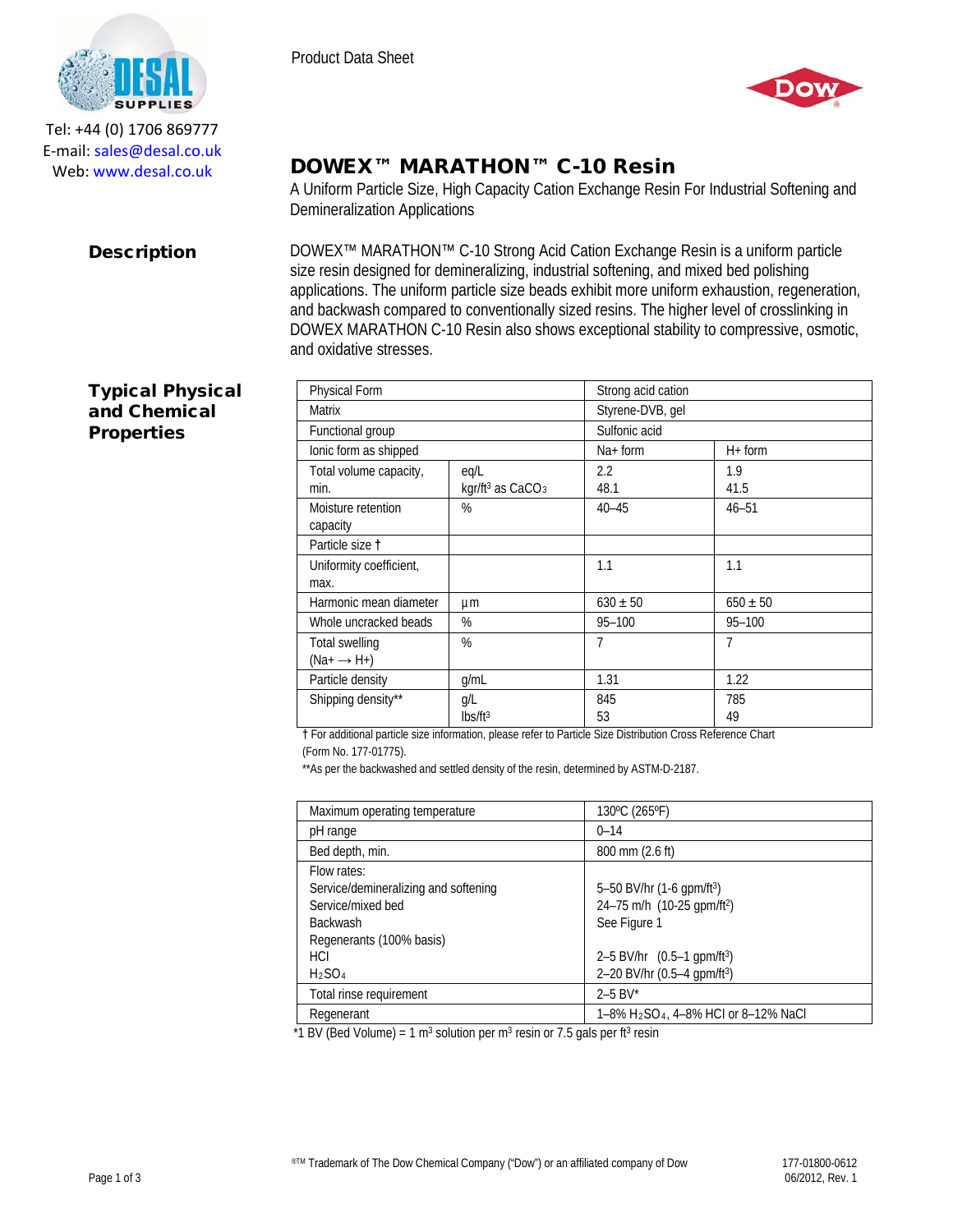**Packaging** 25 liter bags, 1 cubic foot bags or 5 cubic foot fiber drums.

# **Hydraulic** Characteristics

Figure 1 shows the bed expansion of DOWEX™ MARATHON™ C-10 Resin as a function of backwash flowrate and water temperature. Figure 2 shows the pressure drop data for DOWEX MARATHON C-10 Resin as a function of service flow rate and water temperature. Pressure drop data are valid at the start of the service run with clear water and a correctly classified bed.



### **For other temperatures use:**

 $F_T = F_{77°F}$  [1 + 0.008 (T<sub>°F</sub> – 77], where F  $\equiv$  gpm/ft<sup>2</sup>  $F_T = F_{25\degree}$  [1 + 0.008 (1.8T $\degree$ c – 45], where F = m/h



## **For other temperatures use:**  $P_T = P_{20\degree}$  / (0.026 T<sub>°C</sub> + 0.48), where P = bar /m  $P_T = P_{68^\circ F}$  / (0.014 T<sub>°F</sub> + 0.05), where P  $\equiv$  psi/ft